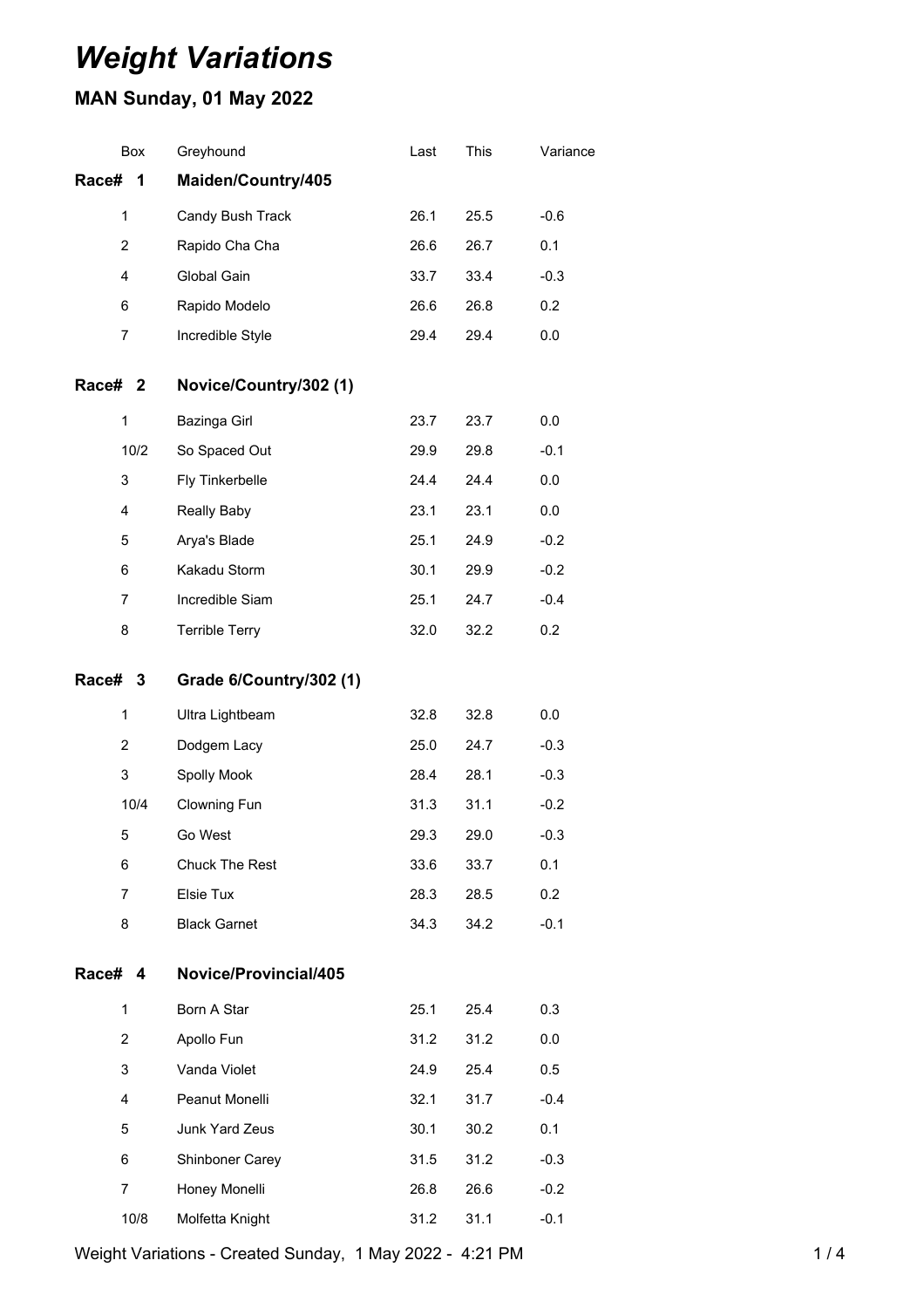### **MAN Sunday, 01 May 2022**

|                | Box | Greyhound                     | Last | This | Variance |
|----------------|-----|-------------------------------|------|------|----------|
| Race# 5        |     | Grade 5/Country/302           |      |      |          |
| 1              |     | Cha Cha Moment                | 25.1 | 25.1 | 0.0      |
| $\overline{2}$ |     | Up An Atom                    | 33.1 | 32.3 | $-0.8$   |
| 3              |     | <b>Twisted Odds</b>           | 31.2 | 31.4 | 0.2      |
| 4              |     | Lady Coco                     | 24.8 | 24.6 | $-0.2$   |
| 5              |     | <b>Blaxland Miss</b>          | 25.4 | 25.3 | $-0.1$   |
| 6              |     | Pad Up Elyse                  | 27.4 | 27.4 | 0.0      |
| 7              |     | Wild Tony                     | 35.2 | 35.5 | 0.3      |
| 8              |     | Boombox Charlie               | 33.5 | 33.4 | $-0.1$   |
| Race# 6        |     | <b>Grade 5/Provincial/405</b> |      |      |          |
| 1              |     | Slingshot Tiller              | 23.4 | 23.4 | 0.0      |
| 2              |     | Really Surprised              | 27.5 | 27.8 | 0.3      |
| 3              |     | Daisy's Boy                   | 32.0 | 32.0 | 0.0      |
| 4              |     | Cooper's Monelli              | 31.1 | 30.8 | $-0.3$   |
| 5              |     | Bazinga Boy                   | 30.1 | 29.8 | $-0.3$   |
| 6              |     | Animosus                      | 28.9 | 29.0 | 0.1      |
| $\overline{7}$ |     | Another Quid                  | 31.4 | 31.0 | $-0.4$   |
| 8              |     | Herekino Fun                  | 29.3 | 29.4 | 0.1      |
| Race# 7        |     | Grade 4/Country/302           |      |      |          |
| 1              |     | <b>Weblec Bliss</b>           | 25.1 | 24.9 | $-0.2$   |
| 2              |     | Run Hide Seek                 | 28.9 | 28.9 | 0.0      |
| 3              |     | Fernando's Luck               | 26.0 | 26.2 | 0.2      |
| 4              |     | Global Trader                 | 32.4 | 32.9 | 0.5      |
| 5              |     | Winsome Mia                   | 27.6 | 27.7 | 0.1      |
| 6              |     | <b>Haunted House</b>          | 30.8 | 31.2 | 0.4      |
| $\overline{7}$ |     | Zipping Fergus                | 35.5 | 34.8 | $-0.7$   |
| 8              |     | Share The Fun                 | 30.2 | 29.9 | $-0.3$   |
| Race# 8        |     | Mixed 5/6/Country/490         |      |      |          |
| 1              |     | Theatre Of War                | 35.8 | 36.6 | 0.8      |
| $\overline{2}$ |     | Still Dreaming                | 32.5 | 32.7 | 0.2      |
| 3              |     | Molfetta Snow                 | 31.5 | 31.4 | $-0.1$   |
| 4              |     | Like You                      | 29.6 | 29.3 | $-0.3$   |
| 5              |     | Poppy Passion                 | 27.5 | 27.7 | 0.2      |
| 6              |     | Klopp                         | 33.3 | 33.5 | 0.2      |

Weight Variations - Created Sunday, 1 May 2022 - 4:21 PM 2 2 / 4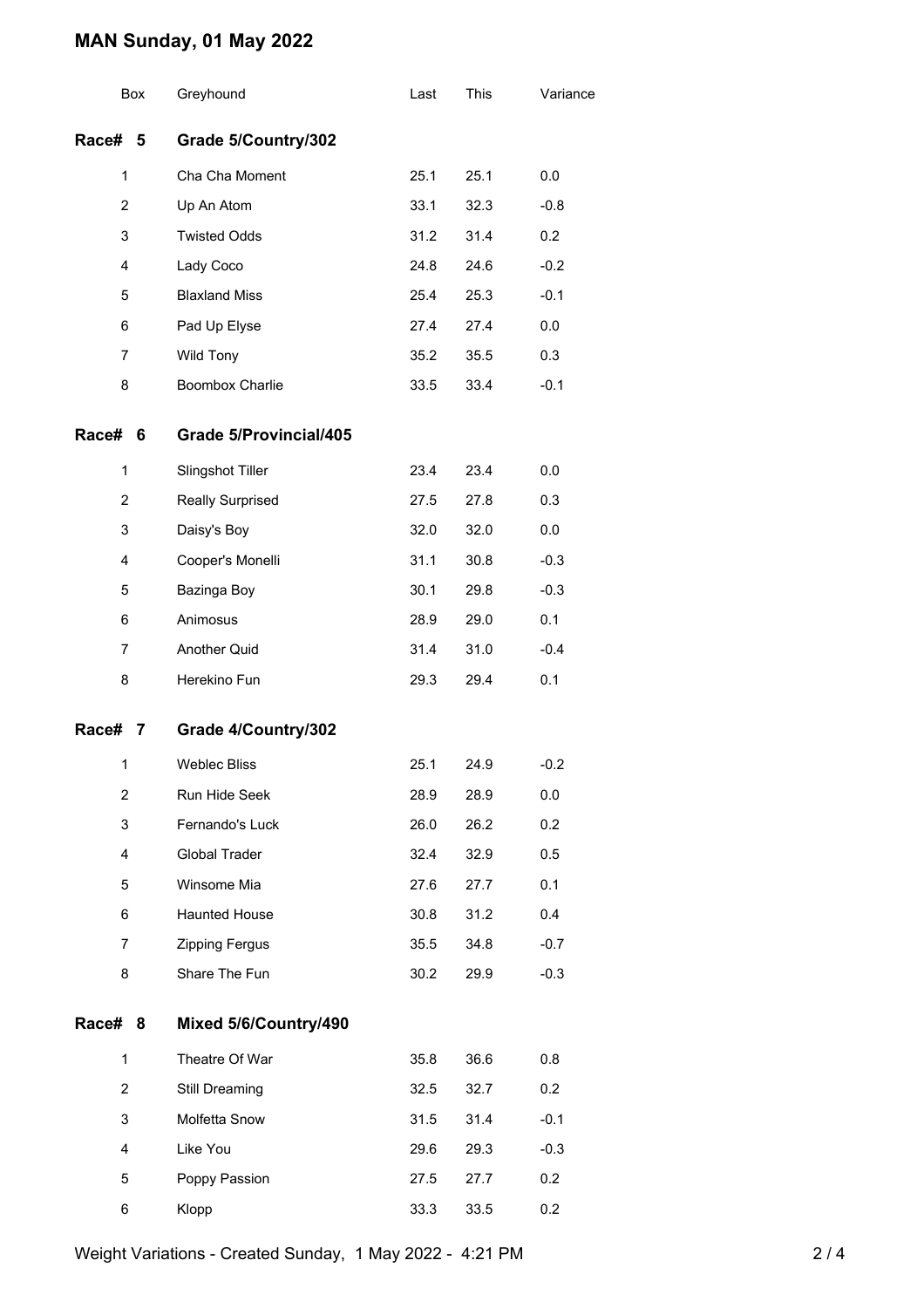### **MAN Sunday, 01 May 2022**

| Box            | Greyhound               | Last | This | Variance |
|----------------|-------------------------|------|------|----------|
| 7              | Ratanui Lewy            | 30.1 | 29.5 | $-0.6$   |
| 8              | Fired Up Billy          | 34.0 | 34.3 | 0.3      |
| Race# 9        | Novice/Country/302 (2)  |      |      |          |
| $\mathbf{1}$   | Absolute Fun            | 28.0 | 27.6 | $-0.4$   |
| 2              | Molfetta Belle          | 26.0 | 25.9 | $-0.1$   |
| 3              | Mauritian Wolf          | 30.7 | 30.3 | $-0.4$   |
| 4              | Gentle Jill             | 26.8 | 26.4 | $-0.4$   |
| 5              | <b>Sisters Really</b>   | 26.5 | 26.8 | 0.3      |
| 6              | Slow Train              | 34.6 | 34.1 | $-0.5$   |
| 7              | Shinboner Crazy         | 30.5 | 30.1 | $-0.4$   |
| 10/8           | Lady Tureaud            | 27.5 | 27.2 | $-0.3$   |
| <b>Race#10</b> | Mixed 5/6/Country/405   |      |      |          |
| $\mathbf{1}$   | Global Road             | 31.6 | 31.7 | 0.1      |
| 2              | <b>Global Elite</b>     | 33.9 | 33.8 | $-0.1$   |
| 3              | Dodgem Ranger           | 25.2 | 25.3 | 0.1      |
| 4              | Shinboner Stunt         | 33.2 | 32.9 | $-0.3$   |
| 5              | Tarzali                 | 32.6 | 32.9 | 0.3      |
| 6              | Polly Gray              | 26.1 | 26.2 | 0.1      |
| 7              | Flamenco Monelli        | 25.8 | 25.8 | 0.0      |
| 8              | Fired Up Karl           | 36.8 | 35.5 | $-1.3$   |
| <b>Race#11</b> | Grade 6/Country/302 (2) |      |      |          |
| $\mathbf{1}$   | Shayna Monelli          | 25.7 | 25.9 | 0.2      |
| $\overline{2}$ | Urana Mac               | 35.6 | 35.9 | 0.3      |
| 3              | Mallee Girl             | 26.7 | 26.9 | 0.2      |
| 4              | Flash As One            | 29.9 | 29.8 | $-0.1$   |
| 5              | <b>Butcher Bird</b>     | 26.6 | 26.6 | 0.0      |
| 6              | Lady Josie              | 29.5 | 28.8 | $-0.7$   |
| $\overline{7}$ | Moment To Salsa         | 25.0 | 24.8 | $-0.2$   |
| 8              | Isolated                | 24.3 | 24.4 | 0.1      |
| <b>Race#12</b> | Grade 6/Country/302 (3) |      |      |          |
| $\mathbf{1}$   | Winklee Magic           | 24.2 | 24.1 | $-0.1$   |
| $\overline{2}$ | Domino Beach            | 27.0 | 27.1 | 0.1      |
| 3              | Astrolithology          | 27.7 | 27.7 | 0.0      |
| 4              | Andre Andale            | 29.9 | 30.0 | 0.1      |

Weight Variations - Created Sunday, 1 May 2022 - 4:21 PM 3/4